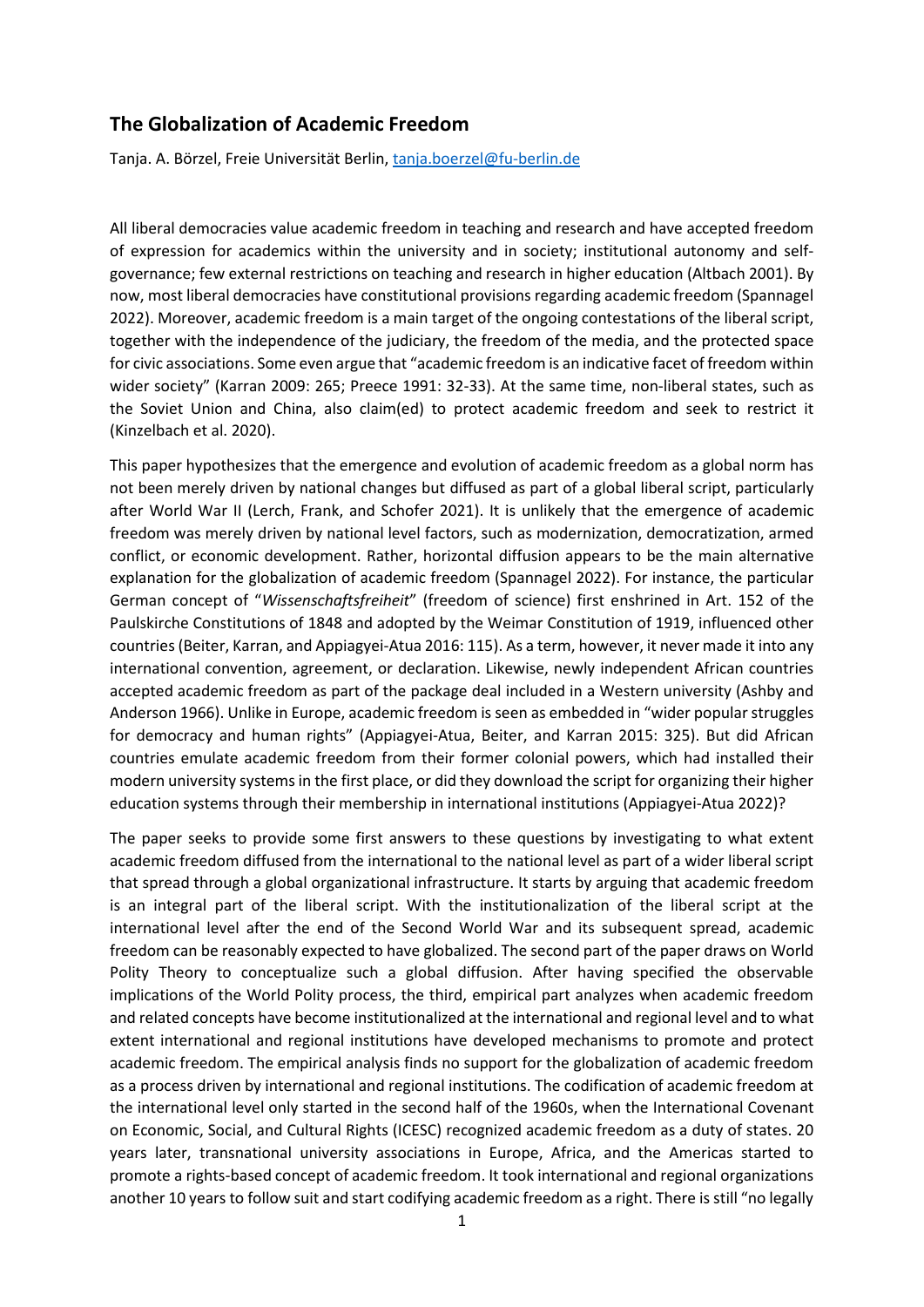binding international human rights instrument—neither at the global nor the regional level— [which] provides express protection for this right" (Beiter, Karran, and Appiagyei-Atua 2016: 107; Appiagyei-Atua 2022; Hübner-Mendes 2022; Kovács 2022). If academic freedom is a global norm, it has emerged through decentralized diffusion processes driven by transnational university associations and individual states rather than international and regional institutions. The paper concludes with a discussion of the broader implications of the findings.

#### **Academic freedom and the liberal script**

Unlike mass education or women's rights, academic freedom has not been explicitly treated as part of the global script of Western modernity (Meyer et al. 1997). Yet, scientific knowledge is crucial to societal progress and national development in modern societies (Drori et al. 2003). Higher education institutions are major sites of knowledge production and knowledge dissemination. They serve the agentic individual in the modern knowledge society (Schofer and Meyer 2005; Frank and Meyer 2020). Accordingly, universities and academics need to be shielded against interference by religious or state authorities (cf. Lerch et al. 2021). Freedom of expression for academics within the university and in society became widely accepted in modern societies (Altbach 2001). At the international level, academic freedom as a right is not included in the Universal Declaration of Human Rights of 1948 nor in either of the U.N. Human Rights Covenants. The International Covenant on Economic, Social, and Cultural Rights (ICESCR) of 1966, however obliges states to "undertake to respect the freedom indispensable for scientific research". While not being protected as an international human right, international institutions offer protection of academic freedom via other freedoms, including the freedom of expression (Art. 19 Universal Declaration on Human Rights; Art. 19 2 ICCPR), the right to science (Art. 15 (3) ICESCR), the right to enjoy the benefits of scientific progress (Art. 27.1 Universal Declaration on Human Rights; Art. 15 (1) b ICESCR), and the right to education (Art. 13 ICESCR) (cf. Beiter, Karran, and Appiagyei-Atua 2016; Beiter 2019).

With the global expansion of both university education (Schofer and Meyer 2005; Frank and Meyer 2020) and human rights (Forsythe 1991; Donnelly 2013), academic freedom as a norm should have globalized. And indeed, today, some 100 states have constitutional provisions that protect academic freedom in one way or the other (Spannagel 2022). Conceptualizations, codification, and practices of academic freedom vary across regions. However, de facto levels of academic freedom have improved, temporary slumps notwithstanding (figure 2).

World Polity Theory expects this globalization of academic freedom to be driven by international institutions which socialize states into the norm of academic freedom together with other components of the liberal script.

#### **World Polity Theory and the Diffusion of Academic freedom**

World Polity approaches are based on sociological institutionalism, which John Meyer and his colleagues at Stanford University advanced as an alternative to individualistic approaches, such as rational choice, which conceptualize institutions as "epiphenomenal, merely the sum of individuallevel properties" (DiMaggio and Powell 1991: 2; Jepperson and Meyer 2021). Sociological institutionalism turns the perspective around making actors derivative from institutions. Institutions constitute actors not the other way around. Rather than making rational choices, actors are "scripted" by the social setting in which they are embedded and which informs them who they are, what they want, and what they should do. World Polity Theory assumes that the social setting is grounded in what Meyer and his colleagues refer to as a global script of Western modernity which structures the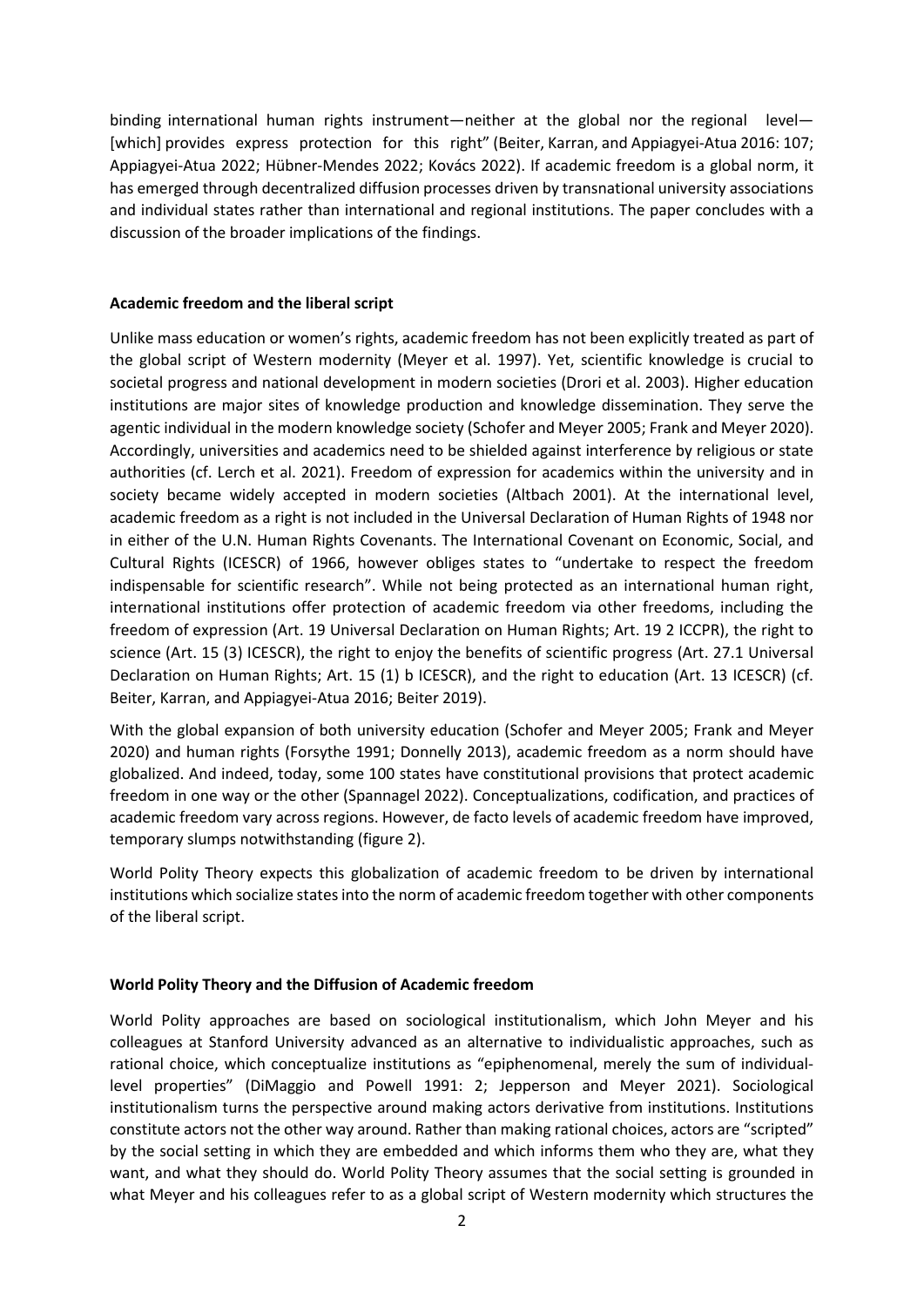identity and preferences of actors around the globe (Thomas et al. 1987; Drori, Meyer, and Hwang 2006). Despite geographic, cultural, social, economic, or political differences, state actors have made similar institutional choices with regard to mass schooling systems, higher education, science, environmental protection, women's rights, rights of sexual minorities (Meyer et al. 1997; Zapp and Ramirez 2019; Drori et al. 2003; Hironaka 2014;Lerch and Ramirez forthcoming).

To explain this isomorphism, World Polity Theory focuses on the global institutional infrastructure, which disseminates world cultural ideas and policies through socialization (Meyer et al. 1997; Meyer 2000; Boli and Thomas 1999). International organizations act as "teachers of norms" (Finnemore 1993).

## **The Globalization of academic freedom: Expectations and global trends**

If academic freedom was part of the global diffusion process through which international institutions socialized states into the liberal script, we should see a global trend in the state adoption of academic freedom as a norm. The global trend should have started after the Second World War, when the liberal script was institutionalized at the international level. Rather than an s-curve acceleration, which is typical for diffusion processes (Gilardi 2012), we should see two leaps: first, in the 1960s as the result of decolonization, and second, in the 1990s after the end of the Cold War when many formerly socialist countries adopted the liberal script (Lerch, Frank, and Schofer 2021).

Moreover, the diffusion of academic freedom should be more pronounced in regions with a higher density of democracies, which adopted academic freedom as part of the liberal script (Europe, Americas).

The global average of the Academic Freedom Index (AFI), developed by Katrin Kinzelbach, Ilyas Saliba, and Janika Spannagel as part of V-Dem, confirms a global trend in the spread of academic freedom (Kinzelbach et al. 2020). The AFI provides an aggregated measure building the average of five indicators measured at the country level: freedom to research and teach, freedom of academic exchange and dissemination, institutional autonomy, campus integrity, and freedom of academic and cultural expression). Unlike other measures, the AFI captures the de facto realization of academic freedom. The scale reaches from 0 (low) to 1 (high). In 2021, Germany scored 0.97, North Korea 0.01.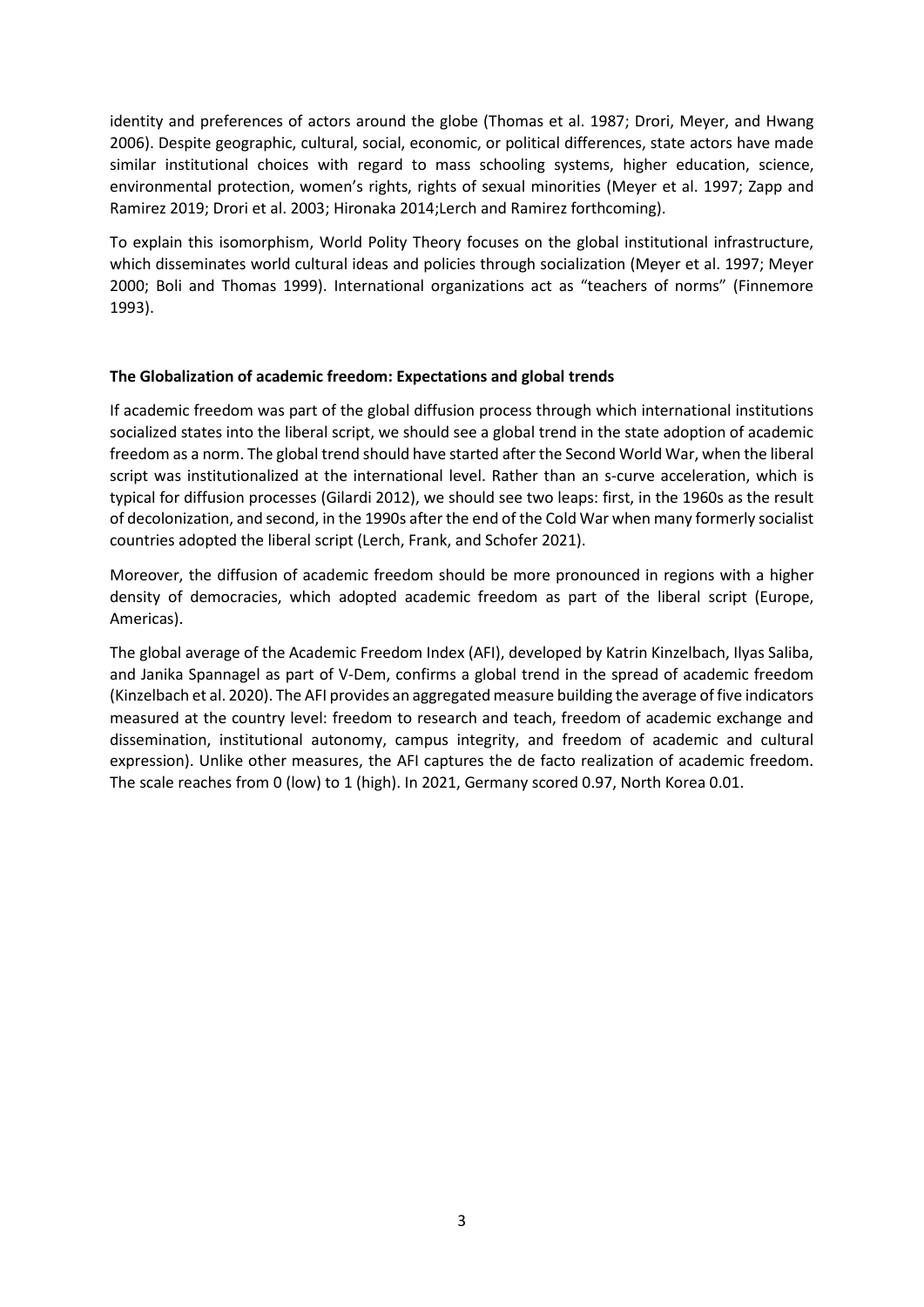

*Figure 1: Global trends in academic freedom and liberal democracy, 1900-2021[1](#page-3-0)*

At the beginning of the 20<sup>th</sup> century academic freedom started out at a modest level of 0.44 and only slightly improved to 0.47 in 1911. The First World War sent back academic freedom to where it was in 1900. During the inter-war period, academic freedom recovered and rose again to 0.47 before it plunged to an all-time low of 0.36 with the beginning of the Second World War. After 1945, academic freedom bounced back but with 0.46 did not exceed pre-war levels. Unlike expected, academic freedom state adoption did not see a steady, exponential increase in the post-war era either. The establishment of the liberal international order (LIO) might have locked in the liberal script at the international level. It did little to help it spread. Rather, academic freedom state adoption stagnated for several decades. Decolonization did not substantially boost academic freedom diffusion as the regional trends depicted in figure 2 confirm. Rather, academic freedom declined between 1970 and 1976 to 0.42, mostly due to regression in Latin America and Asia (figure 2). Only after the end of the Cold War do we finally see the expected s-curve. From 1988 to 1989, academic freedom levels jumped from 0.47 to 0.56. They continued to rise, driven by the democratization of Central and Eastern European countries (Spannagel 2022). However, the positive trend had started already in the mid-1980s predating the collapse of socialism in Eastern Europe and the Soviet Union. Moreover, academic freedom levels continued to rise till they reached an all-time high of 0.65 in 2004 where they stayed for 10 years before entering into a slow but steady decline in 2014.

<span id="page-3-0"></span> $1$  The charts of figures 1-3 have been generated online with the help of [V-Dem Tool,](https://www.v-dem.net/data_analysis/VariableGraph/) [https://www.v](https://www.v-dem.net/data_analysis/VariableGraph/)[dem.net/data\\_analysis/VariableGraph/,](https://www.v-dem.net/data_analysis/VariableGraph/) last access April 14, 2022.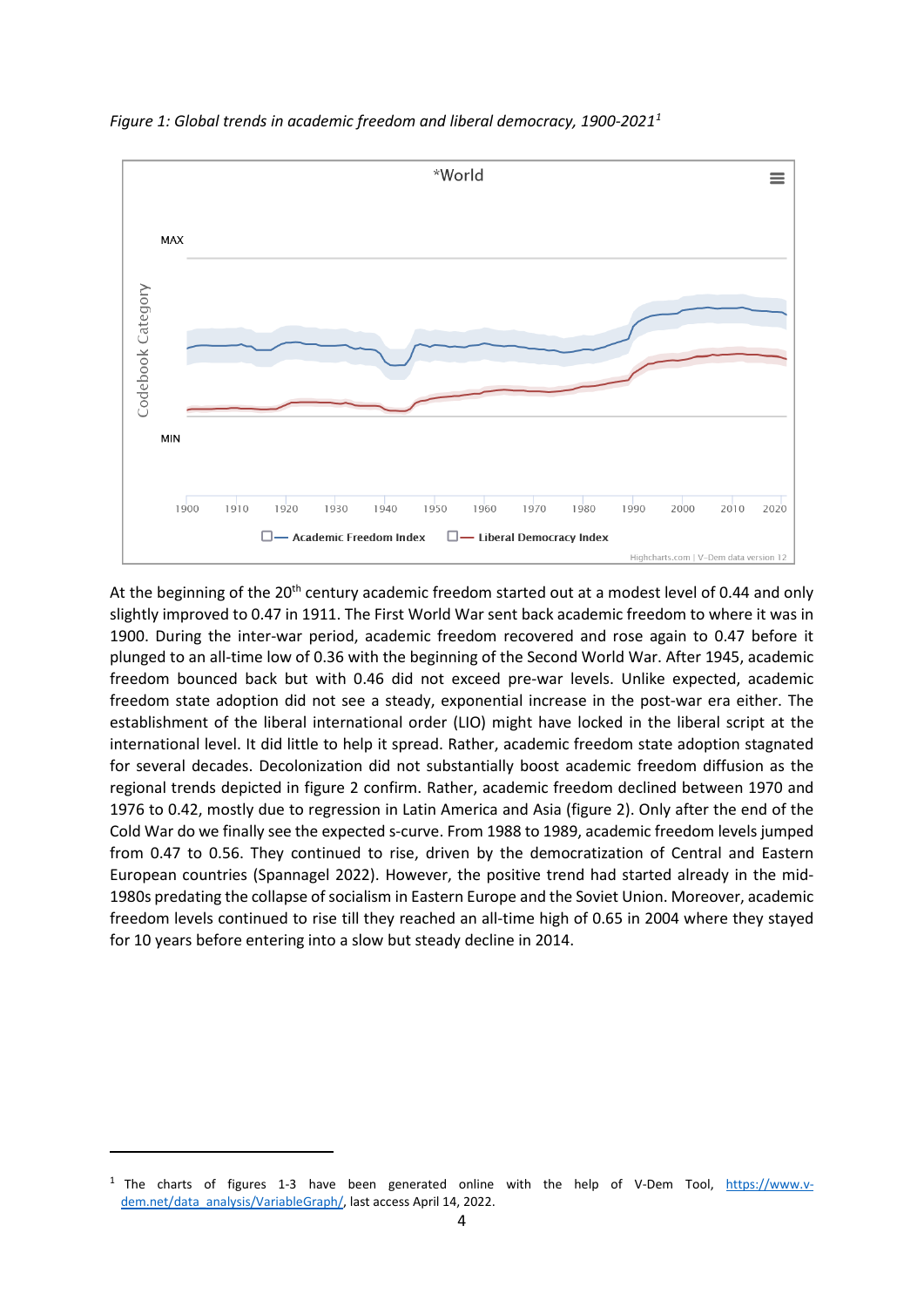



Global data also confirm that the diffusion of academic freedom and the liberal script have gone hand in hand. The V-Dem liberal component index measures the extent to which constitutionally protected civil liberties, strong rule of law, an independent judiciary, and effective checks and balances limit the exercise of executive power in countries. Figure 1 clearly indicates that academic freedom and liberal democracy have evolved very much in parallel. Breaking down the global trend by regions confirms that academic freedom has been highest and above world average in Europe (with the exception of World War II) and the Americas, the two regions, where liberal democracy has always been the strongest.

In sum, academic freedom generally has grown over time. Its growth intensified after the end of the Cold War and has been higher in regions with a strong density of liberal democracies. At the same time, the establishment of the liberal international order did not contribute to the spread of academic freedom. And its latest rise started before the LIO got fortified and liberal democracy spread after the demise of socialism in 1990. This sheds some first doubts on the globalization of academic freedom as a World Polity process.

The analysis of the institutionalization of academic freedom at the international and regional level provides further evidence that a growing number of states internalized academic freedom as a norm overtime. Yet, they are not socialized in international or regional institutions as expected by World Polity Theory.

In a recent paper, Lerch et al. set out to test World Polity Theory for the spread of academic freedom. Their large-N study does find a positive correlation with liberal democracy. Moreover, linkages to liberal international institutions are associated with greater levels of academic freedom. Conversely, membership in non-liberal IOs, such as the Shanghai Cooperation Organization or the Gulf Cooperation Council, renders a decline in academic freedom more likely. They see "lower levels of academic freedom when countries are embedded in regional or international structures that provide alternatives to liberalism or oppose it" (Lerch, Frank, and Schofer 2021: 16). However, in order to socialize states into norms, such as academic freedom, international and regional institutions have to codify academic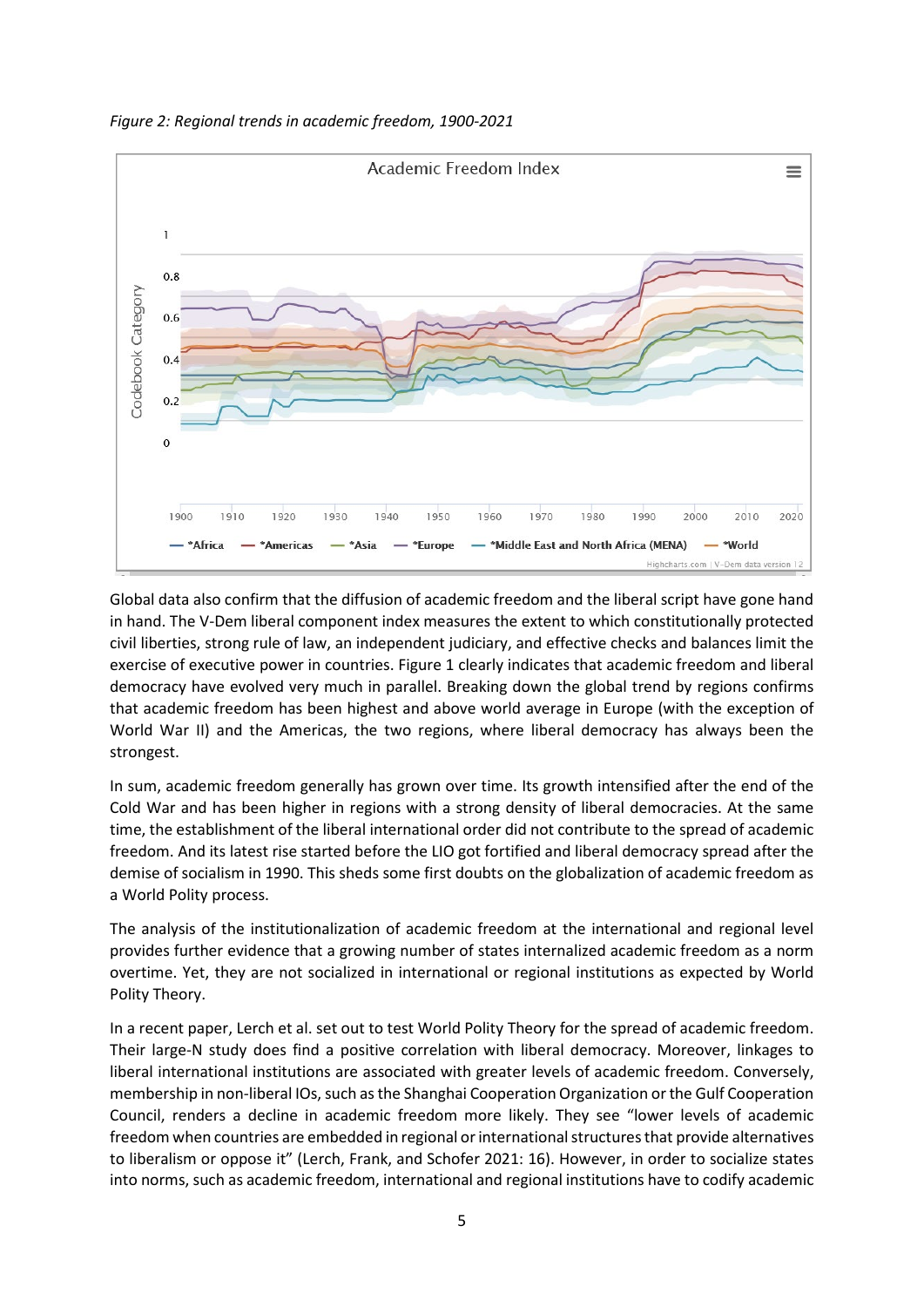freedom in the first place, and, possibly, develop mechanisms to promote and protect it (Börzel and van Hüllen 2015b). Likewise, regression by states due to international developments presupposes that international and regional organizations loosened their commitment to academic freedom or never committed to it in the first place.

The next section will trace the Institutionalization of academic freedom in international organizations (IOs) and regional organizations (RIOs) as key pillars of the world polity. More specifically, I will analyze to what extent states have committed themselves to academic freedom (and its three main components – freedom research, freedom of teaching in higher education, institutional autonomy/self-governance) through international and regional agreements, conventions, treaties, and declarations. The analysis will not only look at the timing of the inclusion of provisions of academic freedom but also determine their content. Finally, I will inquire to what extent international and regional institutions have developed rules and procedures to protect and promote academic freedom at the domestic level. $2$ 

# **IOs as champions of academic freedom?**

To socialized states into academic freedom shaping national institutions and policies as part of the liberal script, IOs need to recognize academic freedom as a norm in the first place. This only happened in 1966 when the ICESCR referred to the right to science (figure 1).

It was non-governmental organizations in the United States that started to advance and protect academic freedom. In 1915, the American Association of University Professors issued its Declaration of Principles on Academic Freedom and Academic Freedom, which it considers "the intellectual foundation for the American conception of academic freedom to this day".<sup>[3](#page-5-1)</sup> The Declaration identified three elements: freedom of inquiry and research; freedom of teaching within the university or college; and freedom of extramural utterance and action. It was triggered by several cases which the AAUP had investigated as violations of the right of university teachers to express their opinions freely outside the university or to engage in political activities in their capacity as citizens. What followed were a series of conferences of U.S. educational organizations in the 1920s and 1930s which resulted in different statements on academic freedom and tenure. The AAUP *1940 Statement of Principles on Academic Freedom and Tenure* and its subsequent expansions have been endorsed by over 250 academic organizations in the United States and beyond. In Latin America, where Peru and El Salvador had pioneered academic freedom in their national constitutions in the late 19<sup>th</sup> century (Spannagel 2022), a transnational movement for academic freedom formed in 1918 when students of the University of Cordoba in Argentina demanded the freedom for universities to define their own curriculum and manage their own budget without interference from the central government. The principle of academic freedom (*libertad de cátedra*), formulated in the *Córdoba Liminar Manifesto*, [4](#page-5-2) was included in the 1920 manifesto of the *Argentine University Federation* and endorsed by the *International Student Congress on University Reform* held in Mexico City in 1921, in which delegates from Latin America, United States, Europe, and Asia participated.

Academic freedom started to spread across borders in the first half of the 20<sup>th</sup> century. However, this process was driven by student and teacher organizations. Moreover, transnational diffusion remained confined to the Americas. The American Organization of American States (OAS) was the first regional

<span id="page-5-0"></span> $2$  I am grateful to Charlotte Düring, Paula Martini, and Isabel Teixeira for their superb research assistance. Special thanks go to Janika Spannagel for her invaluable comments and suggestions.

<span id="page-5-1"></span><sup>3</sup> [https://www.aaup.org/about/history-aaup,](https://www.aaup.org/about/history-aaup) last access April 21, 2022.

<span id="page-5-2"></span><sup>4</sup> [https://en.wikisource.org/wiki/Translation:Liminar\\_Manifestom,](https://en.wikisource.org/wiki/Translation:Liminar_Manifestom) last access April 21, 2022.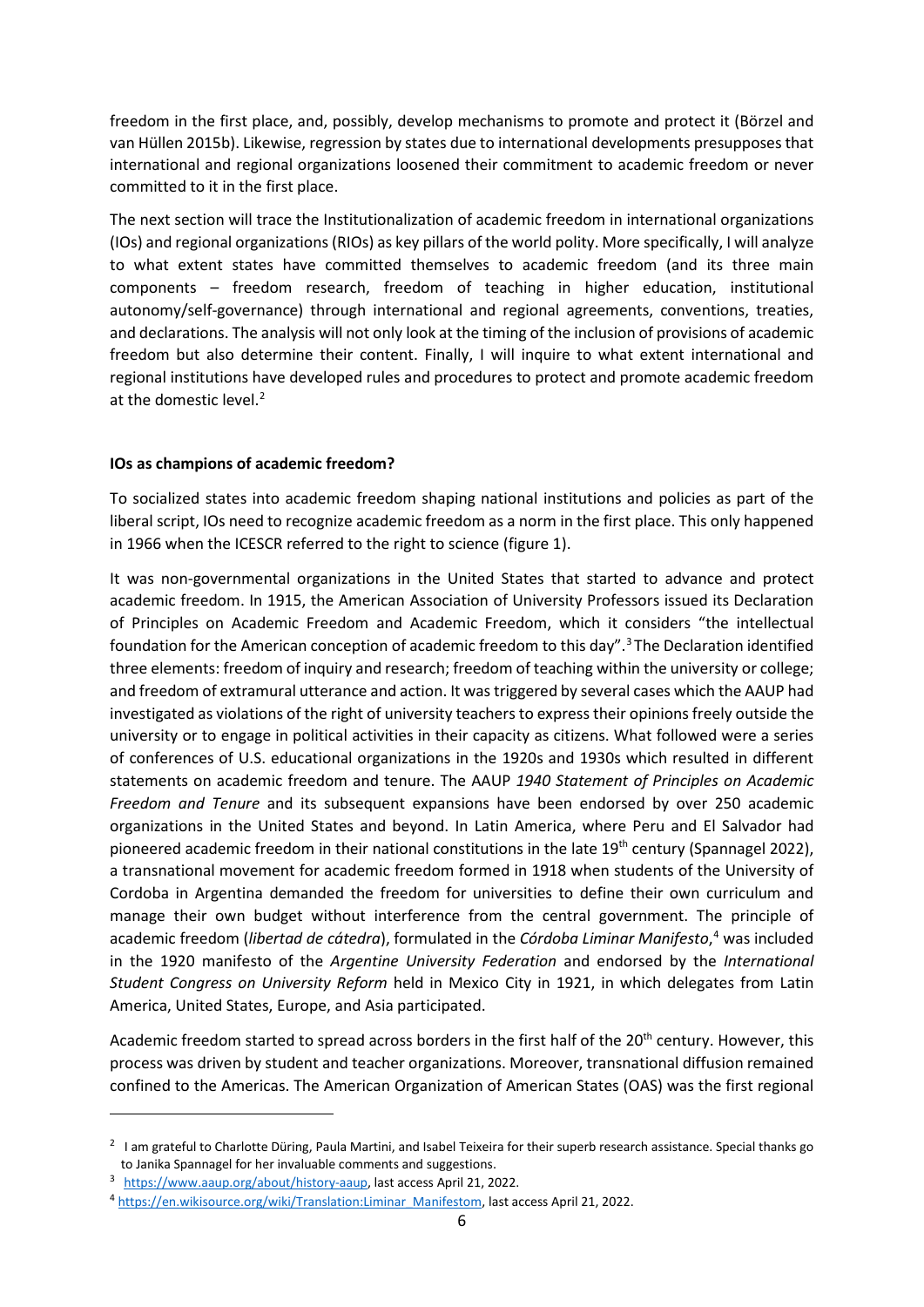international organization to make some reference to academic freedom. The *American Declaration of the Rights and Duties of Man* adopted in 1948 included the "right to (…) to participate in the benefits that result from intellectual progress, especially scientific discoveries" (Article XIII). The Universal Declaration on Human Rights, which was adopted in the same year, did not refer to academic freedom or related concepts at all. Nor did the European Convention of Human Rights of 1950 or the Treaty of Rome, which founded the European Economic Community in 1956.

The first international commitment to some form of academic freedom emerged more than 20 years after the end of the Second World War. The legally-binding International Covenant on Economic, Social, and Cultural Rights (ICESCR) of 1966 included a similar reference as the OAS with regard to the right to enjoy the benefits of scientific progress (Art. 15 (1) b). The ICESCR of also added the obligation of states "to respect the freedom indispensable for scientific research and creative activity" (Art. 15 (3)). The year before, the UNESCO had been the first IO to actually use the term "academic freedom". The *Recommendation concerning the Status of Teachers*, jointly issued with the International Labor Organization (ILO), states: "The teaching profession should enjoy academic freedom in the discharge of professional duties" (Art. 61).<sup>[5](#page-6-0)</sup> 10 years later, however, the UN still refrained from using academic freedom. Moreover, it continued to address states rather than individuals. The *3384 Declaration on the Use of Scientific and Technological Progress in the Interests of Peace and for the Benefit of Mankind* of 1975 emulated the ICESCR asking all states to, "whenever necessary, take action to ensure compliance with legislation guaranteeing human rights and freedoms in the conditions of scientific and technological developments" (Art. 9).<sup>[6](#page-6-1)</sup>

Latin America and Africa experienced an increase in academic freedom in the 1960s, which is at least partly related to decolonization. However, only few newly independent states included academic freedom into their national constitutions (Spannagel 2022). This diffusion process neither had been motivated by international or regional institutions nor did it boost the codification of academic freedom at the international or regional level to lock-in domestic change.

The institutionalization of academic freedom beyond the nation state only started to gain momentum in the late 1980s (figure 3b). It took off in Europe and Latin America and was mostly driven by transnational higher education institutions rather than intergovernmental institutions at the national and regional level. In 1988, the World University Service, an international non-governmental organization founded in 1920 to support higher education institutions, met in Peru from 6-10 of September. Its general assembly adopted *The Lima Declaration on Academic Freedom and Autonomy of Institutions of Higher Education*. It is one of the first international documents that explicitly defined academic freedom as a human right and emphasized the autonomy of institutions of higher education. The Declaration was formulated in response to "increasing violations of human rights of teachers, students, researchers, and educational writers".[7](#page-6-2) Its goal was to launch a process of codifying academic freedom at the international level. The initiative was echoed by the *Magna Charta Universitatum* signed by 388 rectors and heads of universities from all over Europe and beyond who met on 1[8](#page-6-3) September 1988 to celebrate the 900th anniversary of the University of Bologna.<sup>8</sup> The Magna Charta contains principles of academic freedom and institutional autonomy as a guideline for good governance and self-understanding of universities in the future. On November 17, the OAS added

<span id="page-6-0"></span><sup>5</sup> [https://www.ilo.org/wcmsp5/groups/public/---ed\\_dialogue/---](https://www.ilo.org/wcmsp5/groups/public/---ed_dialogue/---sector/documents/normativeinstrument/wcms_493315.pdf)

<span id="page-6-1"></span>[sector/documents/normativeinstrument/wcms\\_493315.pdf,](https://www.ilo.org/wcmsp5/groups/public/---ed_dialogue/---sector/documents/normativeinstrument/wcms_493315.pdf) last access April 22, 2022.<br><sup>6</sup> [https://www.ohchr.org/en/instruments-mechanisms/instruments/declaration-use-scientific-and-technological-progress-](https://www.ohchr.org/en/instruments-mechanisms/instruments/declaration-use-scientific-and-technological-progress-interests)

[interests,](https://www.ohchr.org/en/instruments-mechanisms/instruments/declaration-use-scientific-and-technological-progress-interests) last access April 22, 2022.

<span id="page-6-2"></span><sup>7</sup> [https://www.wusgermany.de/sites/wusgermany.de/files/userfiles/WUS-Internationales/wus-lima-englisch.pdf,](https://www.wusgermany.de/sites/wusgermany.de/files/userfiles/WUS-Internationales/wus-lima-englisch.pdf) last access April 23, 2022.

<span id="page-6-3"></span><sup>8</sup> [http://www.magna-charta.org/magna-charta-universitatum,](http://www.magna-charta.org/magna-charta-universitatum) last access April 23, 2022.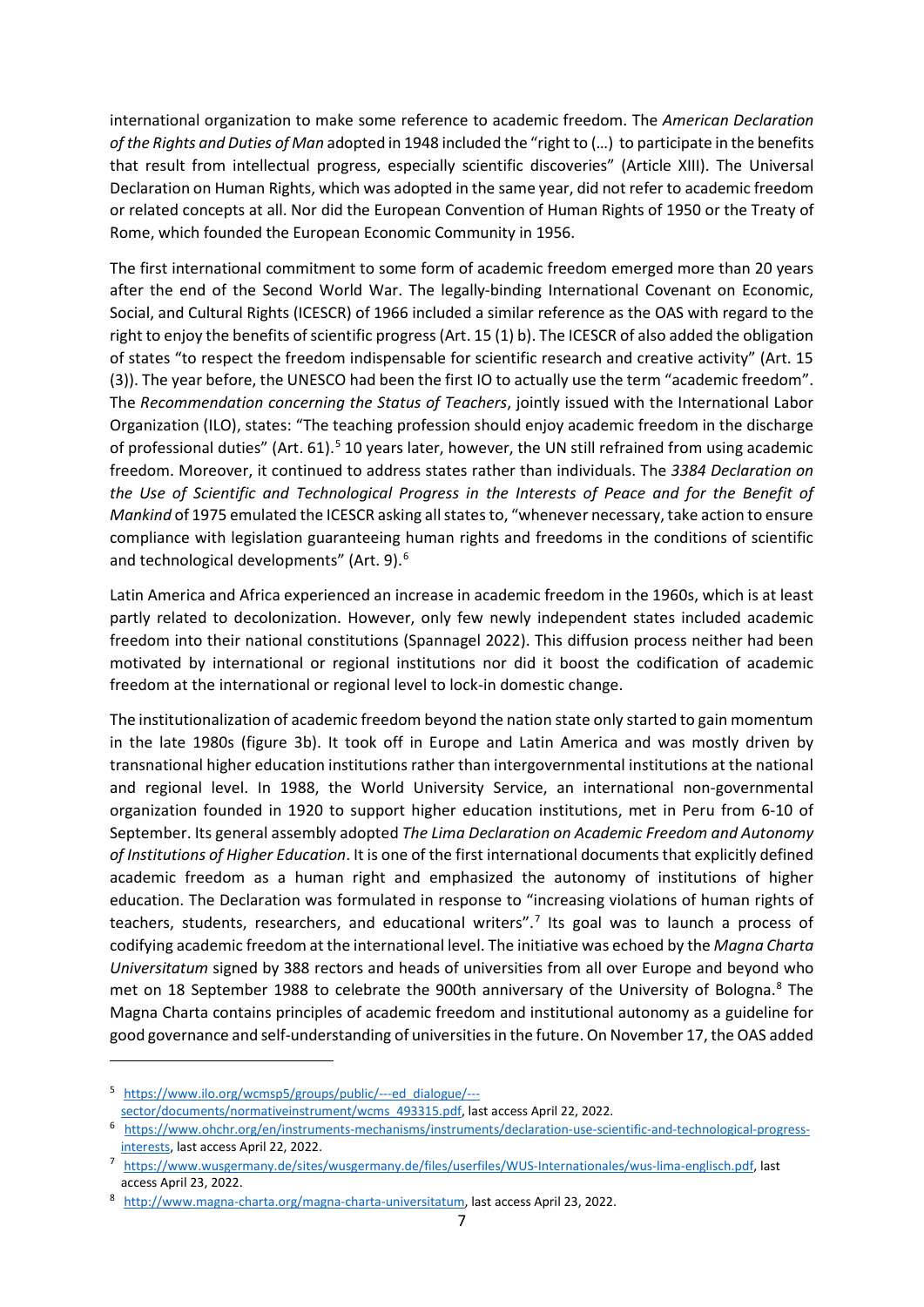a protocol to the American Convention on Human Rights in the Area of Economic, Social and Cultural Rights: Rather than following the trend set by transnational higher education institutions, Article 14 on the "Right to the benefits of culture" still emulated the ICESCR obliging state parties to the protocol "to respect the freedom indispensable for scientific research and creative activity". $9$ 

The OAS was one of the few regional organizations that became active on issues of academic freedom after the end of the Cold War. Another was the Organization of Islamic Cooperation, the second largest international organization after the United Nations. Founded in 1969, it has 57 member states and represents the Muslim world. Its *Cairo Declaration on Human Rights in Islam* adopted in 1990 is modelled on the Universal Declaration of Human Rights (UDHR) of 1948 but bases human rights in the context of the Sharia. Unlike the UDHR, the Cairo Declaration refers to science. Article 17 on Intellectual Property Rights follows the ICESCR in asking states to "ensure that benefits of such scientific progress (everyone has the right to enjoy [TAB]) and its application are also enjoyed by everyone, including through the encouragement and development of international cooperation in the scientific and cultural fields" (Art. 17 b.).<sup>[10](#page-7-1)</sup> Finally, the Council of Europe (CoE). In 1991, the Standing Conference on University Problems, responsible under the Council for Cultural Cooperation for the CoE activities in higher education, met with delegations from six Central and Eastern European countries, including the Soviet Union. To support the reforms of higher education in post-socialist states, the meeting agreed on a set of recommendations, which acknowledged that the "restoration of academic freedom and institutional autonomy has (…) been an essential component of the restoration of democracy" (Art. 3 i).<sup>[11](#page-7-2)</sup> The European Convention on Human Rights was not amended to include academic freedom, however. Nor did the Maastricht Treaty of 1992 use the chance to promote and protect academic freedom in the European Union (cf. Kovács 2022).

The reluctance of regional organizations to engage with academic freedom is all the more remarkable as the end of the Cold War saw regional organization broadening and deepening the scope of their authority with regard to promoting and protecting human rights, democracy, and the rule of law. This was also the case in Africa (Börzel 2013; Börzel and van Hüllen 2015a). However, it was a collective of scholars associated with the [Council for the Development of Social Science Research in Africa](http://www.codesria.org/) (CODESRIA), a pan-African, non-governmental research organization founded in 1973 by African researchers, adopted the *Kampala Declaration on Intellectual Freedom and Social Responsibility* on November 19, 1990.<sup>[12](#page-7-3)</sup> The Declaration was a response to the perceived threat of intellectual freedom in Africa by "historically produced and persistent economic, political and social crisis" and reinforced by "the imposition of unpopular structural adjustment programmes" and "increased political repression, widespread poverty and intense human suffering" (Preamble).<sup>[13](#page-7-4)</sup> Academic freedom is defined as part of fundamental rights and freedoms (Chapter 1 Section A) and asserted the autonomy of higher education institutions from the state (Chapter 1 Sections B and C). At the same time, the Declaration called for the social responsibility of academics "to struggle for and participate in the struggle of the popular forces for their rights and emancipation" (Art. 22) and their obligation "to encourage and contribute to affirmative actions to redress historical and contemporary inequalities based on gender, nationality or any other social disadvantage" (Art. 25).

<span id="page-7-0"></span><sup>&</sup>lt;sup>9</sup> [http://www.oas.org/en/sare/social-inclusion/protocol-ssv/docs/protocol-san-salvador-en.pdf,](http://www.oas.org/en/sare/social-inclusion/protocol-ssv/docs/protocol-san-salvador-en.pdf) last access April 23, 2022.<br><sup>10</sup> [https://www.oic-oci.org/upload/pages/conventions/en/CDHRI\\_2021\\_ENG.pdf,](https://www.oic-oci.org/upload/pages/conventions/en/CDHRI_2021_ENG.pdf) last access April 25,

<span id="page-7-1"></span>

<span id="page-7-2"></span><sup>11</sup> [http://rm.coe.int/09000016809d9e07,](http://rm.coe.int/09000016809d9e07) last access April 24, 2022.

<span id="page-7-3"></span><sup>12</sup> [http://hrlibrary.umn.edu/africa/KAMDOK.htm,](http://hrlibrary.umn.edu/africa/KAMDOK.htm) last access April 24, 2022.

<span id="page-7-4"></span><sup>13</sup> Seven months before, six staff associations of higher education institutions in Tanzania had adopted the *Dar es Salaam Declaration on Academic Freedom and Social Responsibility of Academics*, which defined similar principles for academic freedom [\(http://hrlibrary.umn.edu/africa/DARDOK.htm,](http://hrlibrary.umn.edu/africa/DARDOK.htm) last access April 24, 2022).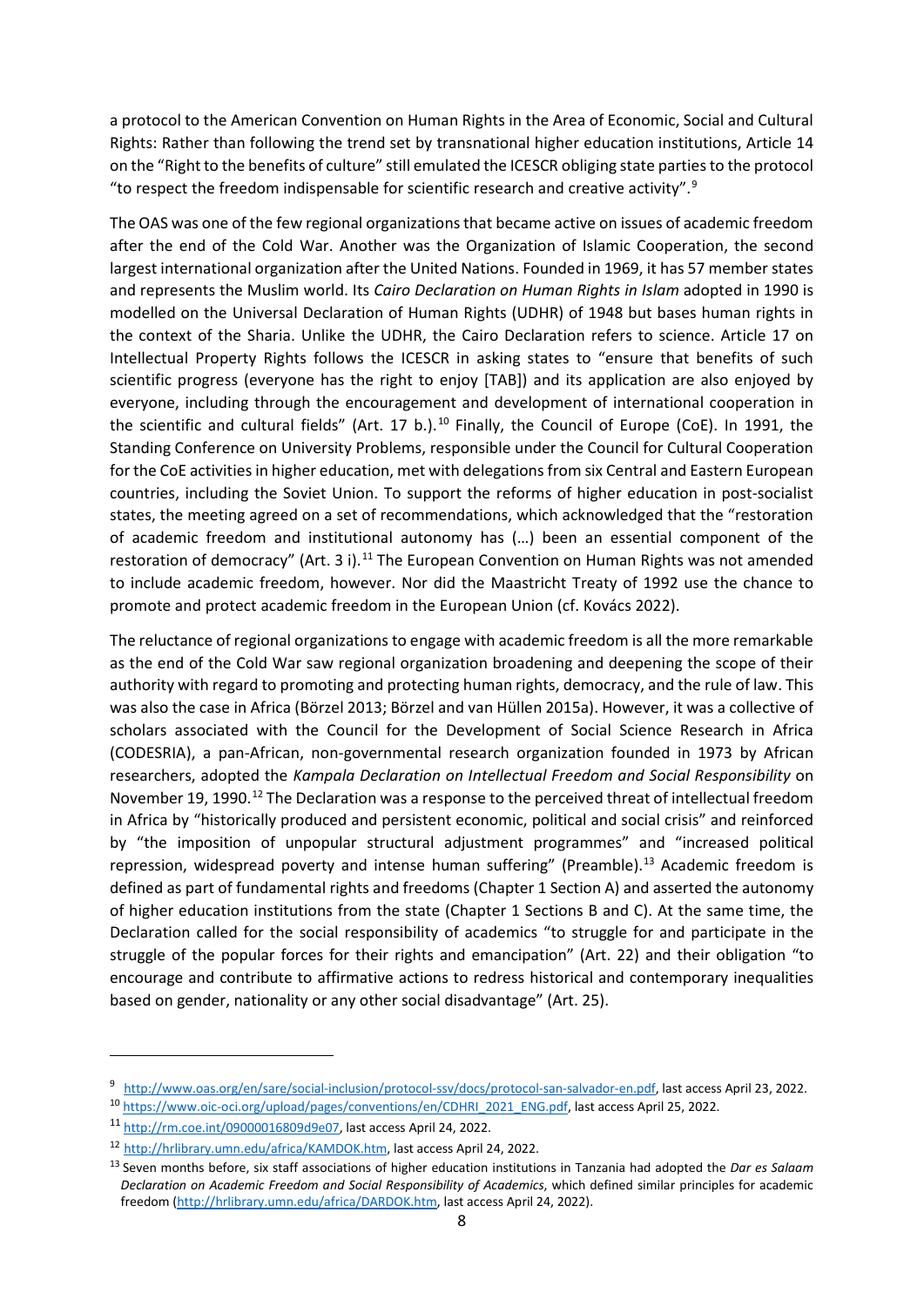Several African states incorporated academic freedom into their constitutions as part of democratization processes boosted by the end of the Cold War (Spannagel 2022). Unlike with other components of the liberal script (human rights, democracy, rule of law), however, regional organizations in Africa have been slow to engage with academic freedom. The Southern African Development Community (SADC) adopted a *Protocol on Education and Training* in 1997, in which member states agree to guarantee "academic freedom in institutions of learning and research as it is the sine qua non for high quality education, training and research and as it ensures freedom of enquiry, experimentation and critical and creative thinking" (Art. 2 g).<sup>[14](#page-8-0)</sup> The Economic Community of West African States (ECOWAS), the East African Community, or the Common Market for Eastern and Southern Africa (COMESA) have yet to acknowledge academic freedom. This is all the more remarkable since the African Union, which often acts as a pace-setter for sub-continental regional organizations, has become more active on academic freedom in the past decade (see below).

Transnational higher education organizations, often supported by UNESCO, most likely accompanied the spread of academic freedom after the end of the Cold War. Throughout the 1990s, several international conferences bringing together representatives of higher education institutions issued statements and declarations calling for the protection of academic freedom and university autonomy.[15](#page-8-1) The UNESCO responded to these calls in its 1997 *Recommendation concerning the Status of Higher-education Teaching Personnel* being the first international organization to define academic freedom as an individual right (Section VI A.) and the autonomy of institutions of higher education as the institutional form of academic freedom (Art. 18).[16](#page-8-2) The *Universal Declaration on the Human Genome and Human Rights*, endorsed by the UNESCO General Conference in the same year refers to freedom of research and defines it as "part of freedom of thought" (Art. 12 b).<sup>[17](#page-8-3)</sup> The UNESCO also supported non-governmental higher education organizations in championing academic freedom, e.g. by co-organizing the World Conference on Higher Education in 1998<sup>[18](#page-8-4)</sup> and the World Conference on Science in [19](#page-8-5)99.<sup>19</sup>

In 1999, the UN Committee on Economic, Social and Cultural Rights addresses the issue that academic freedom is not explicitly mentioned in Article 13 of the ICESCR. In the section "academic freedom and institutional autonomy", Article 38 of its General Comment No 13 on states that "[i]n the light of its examination of numerous States parties' reports, the Committee has formed the view that the right to education can only be enjoyed if accompanied by the academic freedom of staff and students".<sup>[20](#page-8-6)</sup>

A year later, in 2000, the Charter of the Fundamental Rights of the European Union included the respect for academic freedom (Article 13), $^{21}$  $^{21}$  $^{21}$  after the majority of its (future) member states had

<span id="page-8-0"></span><sup>&</sup>lt;sup>14</sup> [https://www.sadc.int/documents-publications/show/Protocol\\_on\\_Education\\_\\_Training1997.pdf,](https://www.sadc.int/documents-publications/show/Protocol_on_Education__Training1997.pdf) last access April 24, 2022.

<span id="page-8-1"></span><sup>15</sup> For example, the *Sinaia Statement on Academic Freedom and University Autonomy* of 1992 adopted at the end of an international conference in which 180 scholars and representatives from 30 countries had participated [\(https://eric.ed.gov/?id=ED381083,](https://eric.ed.gov/?id=ED381083) last access April 24, 2022).

<span id="page-8-2"></span><sup>16</sup> [http://portal.unesco.org/en/ev.php-URL\\_ID=13144&URL\\_DO=DO\\_TOPIC&URL\\_SECTION=201.html,](http://portal.unesco.org/en/ev.php-URL_ID=13144&URL_DO=DO_TOPIC&URL_SECTION=201.html) last access April 24, 2022.

<span id="page-8-3"></span><sup>17</sup> [https://www.ohchr.org/en/instruments-mechanisms/instruments/universal-declaration-human-genome-and-human-](https://www.ohchr.org/en/instruments-mechanisms/instruments/universal-declaration-human-genome-and-human-rights)

<span id="page-8-4"></span>[rights,](https://www.ohchr.org/en/instruments-mechanisms/instruments/universal-declaration-human-genome-and-human-rights) last access April 24, 2022.<br><sup>18</sup> [https://unesdoc.unesco.org/ark:/48223/pf0000375653?1=null&queryId=N-EXPLORE-2fb59fbf-4fdc-402c-80d5-](https://unesdoc.unesco.org/ark:/48223/pf0000375653?1=null&queryId=N-EXPLORE-2fb59fbf-4fdc-402c-80d5-498396fc7c8e) [498396fc7c8e,](https://unesdoc.unesco.org/ark:/48223/pf0000375653?1=null&queryId=N-EXPLORE-2fb59fbf-4fdc-402c-80d5-498396fc7c8e) last access April 24, 2022.

<span id="page-8-6"></span><span id="page-8-5"></span><sup>19</sup> [https://unesdoc.unesco.org/ark:/48223/pf0000116994,](https://unesdoc.unesco.org/ark:/48223/pf0000116994) last access April 24, 2022. 20

[https://docstore.ohchr.org/SelfServices/FilesHandler.ashx?enc=4slQ6QSmlBEDzFEovLCuW%2BKyH%2BnXprasyMzd2e8m](https://docstore.ohchr.org/SelfServices/FilesHandler.ashx?enc=4slQ6QSmlBEDzFEovLCuW%2BKyH%2BnXprasyMzd2e8mx4cYlD1VMUKXaG3Jw9bomilLKS84HB8c9nIHQ9mUemvt0Fbz%2F0SS7kENyDv5%2FbYPWAxMw47K5jTga59puHtt3NZr) [x4cYlD1VMUKXaG3Jw9bomilLKS84HB8c9nIHQ9mUemvt0Fbz%2F0SS7kENyDv5%2FbYPWAxMw47K5jTga59puHtt3NZr,](https://docstore.ohchr.org/SelfServices/FilesHandler.ashx?enc=4slQ6QSmlBEDzFEovLCuW%2BKyH%2BnXprasyMzd2e8mx4cYlD1VMUKXaG3Jw9bomilLKS84HB8c9nIHQ9mUemvt0Fbz%2F0SS7kENyDv5%2FbYPWAxMw47K5jTga59puHtt3NZr) last access April 24, 2022.

<span id="page-8-7"></span><sup>21</sup> [https://eur-lex.europa.eu/legal-content/EN/TXT/?uri=celex%3A12012P%2FTXT,](https://eur-lex.europa.eu/legal-content/EN/TXT/?uri=celex%3A12012P%2FTXT) last access April 24, 2022.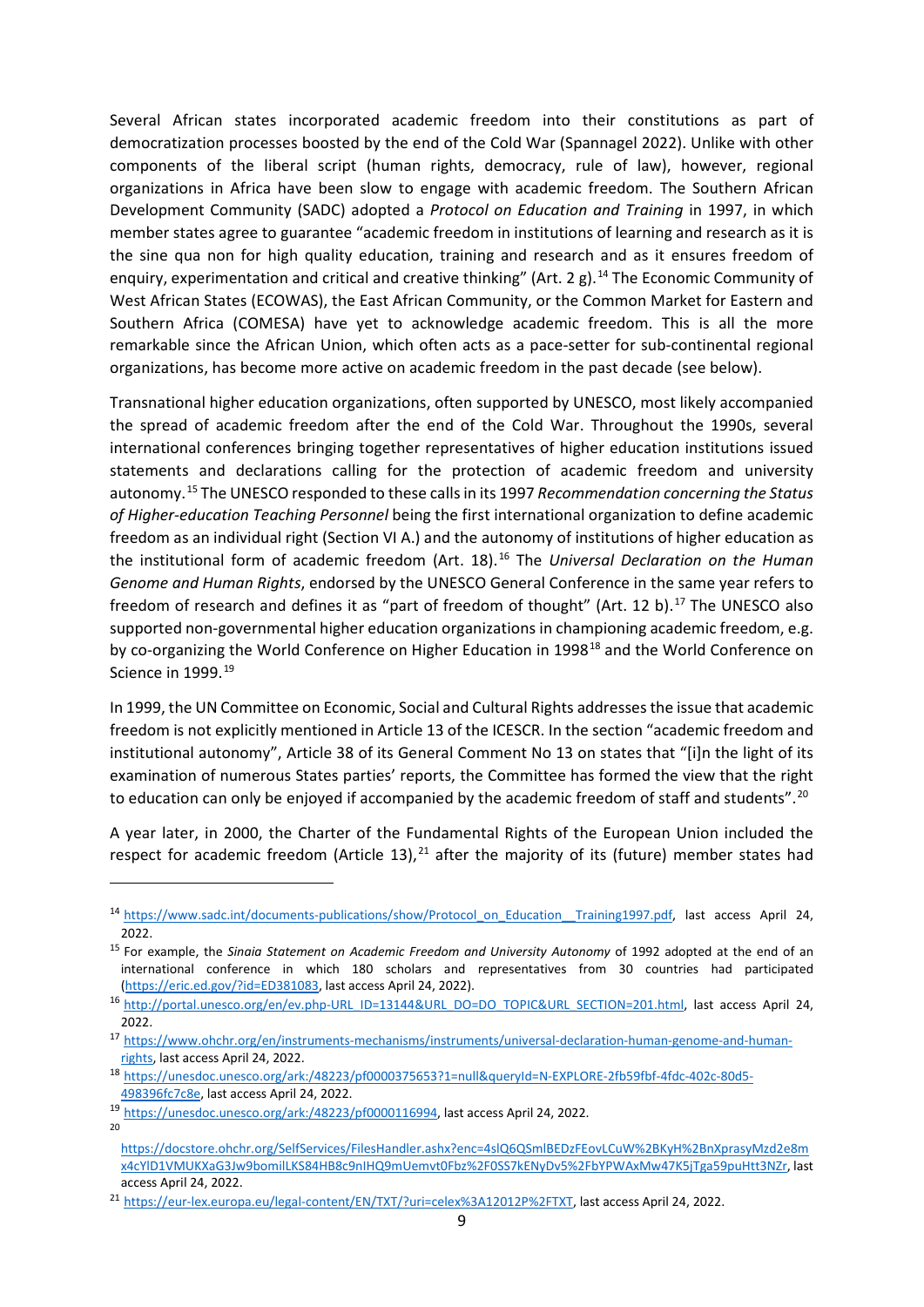codified academic freedom in their national institutions (Spannagel 2022). Apart from an occasional reference in Council Conclusions, it took the EU 20 years to start acting on safeguarding and enhancing academic freedom when it became increasingly contested in Europe. The *Bonn Declaration on the Freedom of Scientific Research[22](#page-9-0)* and the *Rome Ministerial Communiqué* Annex 1 on academic freedom,<sup>[23](#page-9-1)</sup> both adopted in 2020, are key documents in outlining the Europe's approach to monitoring academic freedom within the European Research Area and the European Higher Education Area.

Other international and transnational organization had been more active in the first two decades of the  $21<sup>st</sup>$  century. The UNESCO adopted several recommendations, declarations, and guidelines, and continued to support non-governmental organizations in advocating for academic freedom. So did the Council of Europe. Other regions were less active.

In Africa, the African Commission on Human and Peoples' Rights issued some reporting guidelines on the implementation of economic, social and cultural rights in the African Charter on Human and Peoples' Rights in 2011. The Charta of 1981 does not mention academic freedom. Its Article 17 only stipulates the right to education. However, following the UN Committee on Economic, Social and Cultural Rights general comments on the implementation of the ICESCR, the *Tunis Reporting Guidelines* of 2011 subsume academic freedom and institutional autonomy under Article 17. And the *Principles and Guidelines on the Implementation of Economic, Social and Cultural Rights in the African Charter on Human and Peoples' Rights*, adopted by the African Commission on Human and Peoples' Rights in the same year, define as one obligation that Article 17 imposed on the states "to ensure academic freedom and institutional autonomy in all institutions of higher learning" (Art. 71 j). Article 71 j refers to Article 2 g of the SADC Protocol on Education and Training as well as the UNESCO Recommendation concerning the Status of Higher-Education Teaching Personnel. The African Union reasserted its commitment to academic freedom in the *Statute of the Pan African University* adopted in 2013 (Articles 2 1. (i) and 4). Sub-continental organizations, in contrast, continued to remain silent on academic freedom.

In the Americas, the OAS adopted a declaration on *Inter-American Principles on Academic Freedom and University Autonomy* in 2021. Principle 1 recognizes academic freedom as "the right of every individual to seek, generate, and transmit knowledge, to form part of academic communities, and to conduct independent work to carry out scholarly activities of teaching, learning, training, investigation, discovery, transformation, debate, research, dissemination of information and ideas, and access to quality education freely and without fear of reprisals." At the same time, the declaration emphasizes the collective dimension of academic freedom, "consisting of the right of society and its members to receive the information, knowledge, and opinions produced in the context of academic activity and to obtain access to the benefits and products of research and innovation."<sup>[24](#page-9-2)</sup> The OAS thereby remains faithful to the origins of academic freedom as the right to enjoy the benefits of science. The distinction between an individual and a collective dimension of academic freedom is quite unique. $25$ 

<span id="page-9-0"></span><sup>&</sup>lt;sup>22</sup> [https://www.bmbf.de/bmbf/shareddocs/downloads/files/\\_drp-efr-bonner\\_erklaerung\\_en\\_with-](https://www.bmbf.de/bmbf/shareddocs/downloads/files/_drp-efr-bonner_erklaerung_en_with-signatures_maerz_2021.pdf?__blob=publicationFile&v=1)

<span id="page-9-1"></span>signatures\_maerz\_2021.pdf? blob=publicationFile&v=1, last access April 26, 2022.

<span id="page-9-2"></span><sup>23</sup> [https://ehea2020rome.it/pages/documents,](https://ehea2020rome.it/pages/documents) last access April 26, 2022. 24

[https://www.oas.org/en/iachr/reports/questionnaires/2021\\_principiosinteramericanos\\_libertadacademica\\_autonomiaun](https://www.oas.org/en/iachr/reports/questionnaires/2021_principiosinteramericanos_libertadacademica_autonomiauniversitaria_eng.pdf) [iversitaria\\_eng.pdf,](https://www.oas.org/en/iachr/reports/questionnaires/2021_principiosinteramericanos_libertadacademica_autonomiauniversitaria_eng.pdf) last access April 26, 2022.

<span id="page-9-3"></span><sup>&</sup>lt;sup>25</sup> There seems to be an interesting parallel to the Latin American understanding of individual and collective selfdetermination as co-constitutive (see Risse forthcoming).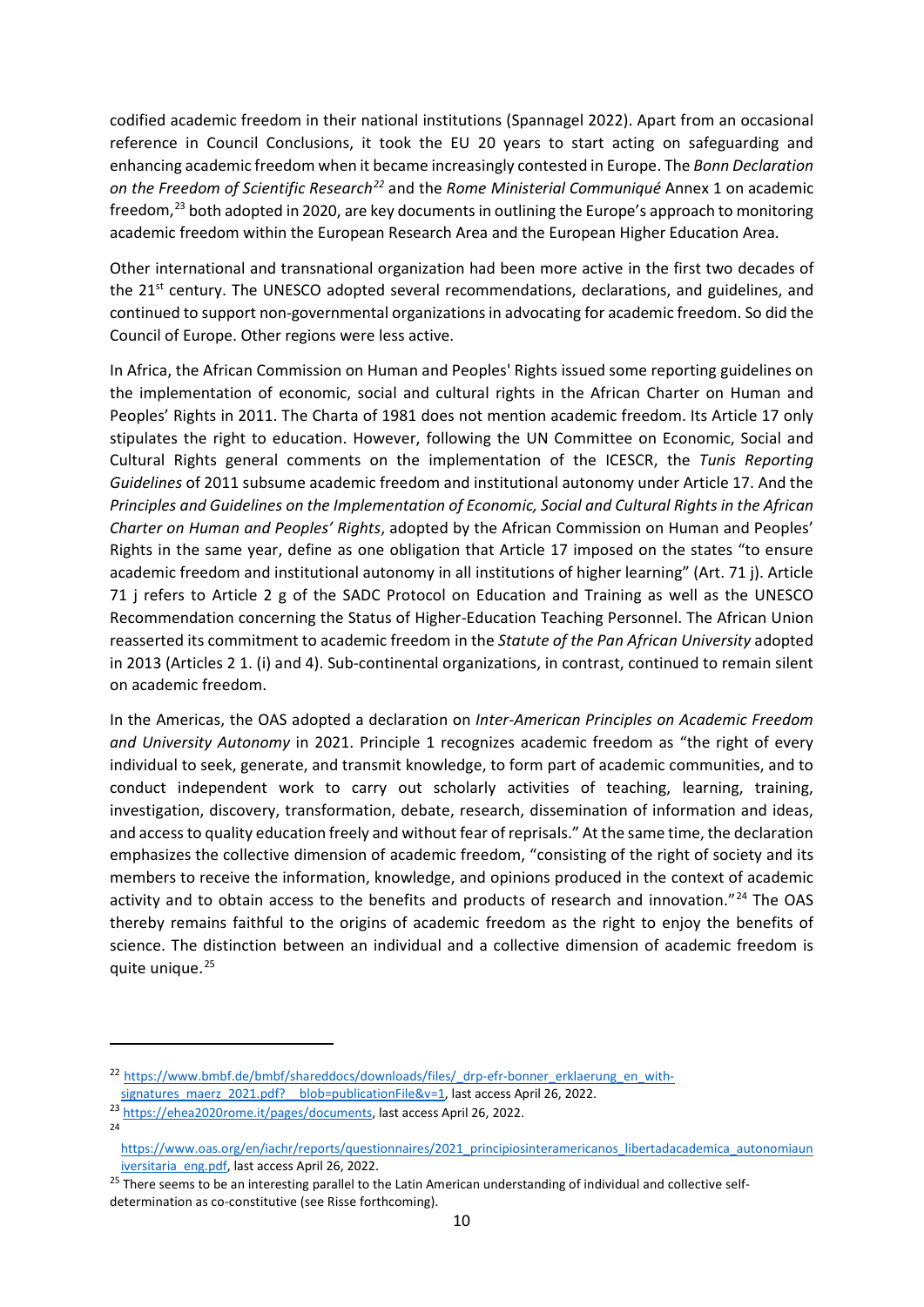The turn of the millennium has seen an intensification of governmental and non-governmental activities to strengthen and protect academic freedom at the international level and in Europe (figure 3). The one region that continues to be completely inactive on academic freedom is Asia. None of the existing regional organizations, including the Association of Southeast Asian Nations and the Shanghai Organization, have endorsed the norm – with the exception of the South Asian Association for Regional Cooperation, which granted the newly established South Asian University "full academic freedom for the attainment of its objectives" in 2007.<sup>[26](#page-10-0)</sup> The democratic density of the region is low and so is the number of states that have incorporated academic freedom into their constitutions (Spannagel 2022).



*Figure 3a/b: The institutionalization of academic freedom at the international and regional level*

#### **Conclusions**

 $\overline{a}$ 

The paper presents an analysis of the globalization of academic freedom as a norm. Academic freedom has spread globally. Yet, its diffusion has not been driven by international and regional institutions. It was not part of the liberal international order as it was institutionalized in the United Nations and the Bretton Woods system after the Second World War. It only started to become institutionalized at the international level in the 1960s, long after the first states had incorporated the norm into their national constitutions in Latin America and Western Europe – and long before academic freedom diffused to Africa and Eastern Europe.

Unlike in the case of women's rights, mass education or environmental protection, international and regional organizations, for the longest time, have not championed academic freedom as part of the

<span id="page-10-0"></span><sup>26</sup> [https://www.saarc-sec.org/index.php/resources/agreements-conventions/29-agreement-for-establishment-of-south](https://www.saarc-sec.org/index.php/resources/agreements-conventions/29-agreement-for-establishment-of-south-asian-univeristy/file)[asian-univeristy/file,](https://www.saarc-sec.org/index.php/resources/agreements-conventions/29-agreement-for-establishment-of-south-asian-univeristy/file) Article 1.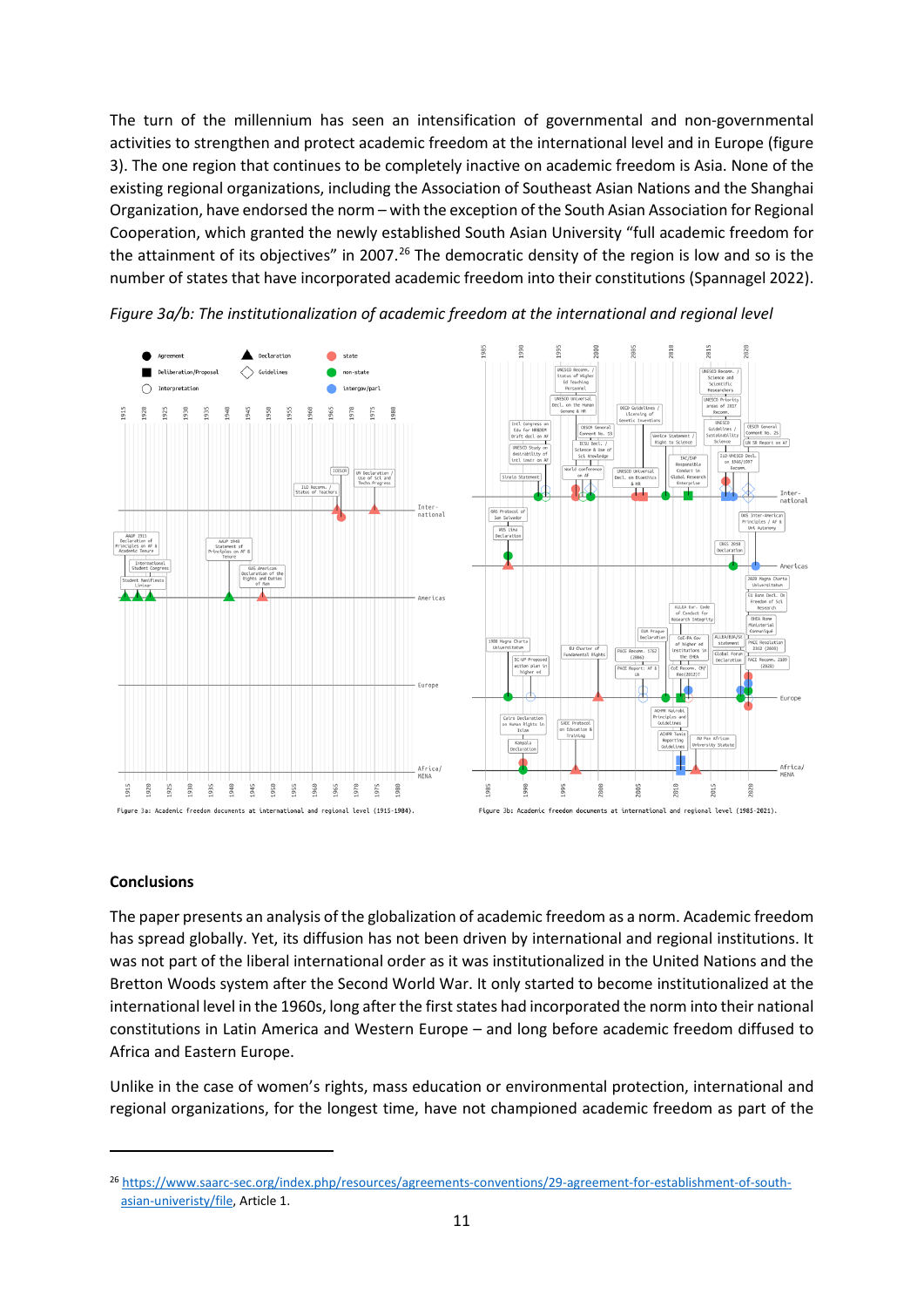liberal script. They have been norm takers rather than norm makers or norm shapers. The analysis shows that the conceptualization of academic freedom varies across time and space. Initially, academic freedom had been related to the freedom of teaching in higher education. At the international level, it did not become codified as the fundamental freedom of teaching and research but as a right to participate in the benefits of science. This only started to change after the end of the Cold War when post-socialist countries in Central and Eastern Europe incorporated academic freedom in their democratic constitutions and European institutions developed mechanisms to promote and protect academic freedom amid growing contestations. This might indicate that academic freedom finally became part of the liberal script.

Instead of a world polity process of vertical diffusion, we may see a world society process, in which transnational research and higher education associations have supported the horizontal diffusion of academic freedom among states and from states to the international and regional level.

These findings have important implications. International and regional institutions are late-comers to academic freedom. They started to inscribe academic freedom into the liberal script when it became increasingly contested. What is still missing is a common understanding. Conceptualizations of academic freedom do not only vary across but within regions (Kovács 2022). In the absence of a global understanding, international institutions are still too weak to protect and promote academic freedom as part of the liberal script.

## **References**

- Altbach, Philip G. 2001. Academic Freedom: International Realities and Challenges. *Higher education* 41 (1): 205-219.
- Appiagyei-Atua, Kwadwo. 2022. Constitution-making, Democratization and Links with Academic Freedom in Africa. *unpublished manuscript*.
- Appiagyei-Atua, Kwadwo, Klaus D. Beiter, and Terence Karran. 2015. The Composite Theory: An African Contribution to the Academic Freedom Discourse. *South African Journal on Human Rights* 31 (2): 315-329.
- Ashby, Eric, and Mary Anderson. 1966. Autonomy and Academic Freedom in Britain and in Englishspeaking Countries of Tropical Africa. *Minerva* 4 (3): 317-364.
- Beiter, Klaus D. 2019. Where have all the scientific and academic freedoms gone? And what is 'adequate for science'? The right to enjoy the benefits of scientific progress and its applications. *Israel Law Review* 52 (2): 233-291.
- Beiter, Klaus D., Terence Karran, and Kwadwo Appiagyei-Atua. 2016. Yearning to Belong: Finding a Home for the Right to Academic Freedom in the UN Human Rights Covenants. *Intercultural Hum. Rts. L. Rev.* 11: 107-190.
- Boli, John, and George M. Thomas. 1999. *Constructing World Culture. International Nongovernmental Organizations Since 1875*. Stanford: Stanford University Press.
- Börzel, Tanja A. 2013. Comparative Regionalism: European Integration and Beyond. In *Handbook of International Relations*, edited by Walter Carlsnaes, Thomas Risse and Beth A. Simmons. London: Sage, 503-530.
- Börzel, Tanja A., and Vera van Hüllen, eds. 2015a. *Governance Transfer by Regional Organizations. Patching Together a Global Script*. Houndsmill, Basingstoke, UK: Palgrave Macmillan.
- ---. 2015b. Towards a Global Script? Governance Transfer by Regional Organizatons. In *Governance Transfer by Regional Organizations. Patching Together a Global Script*, edited by Tanja A. Börzel and Vera van Hüllen. Houndmills, Basingstoke, UK: Palgrave Macmillan, 3-21.
- DiMaggio, Paul J., and Walter W. Powell. 1991. Introduction. In *The New Institutionalism in Organizational Analysis*, edited by Walter W. Powell and Paul L DiMaggio. Chicago: Chicago University Press, 1-38.